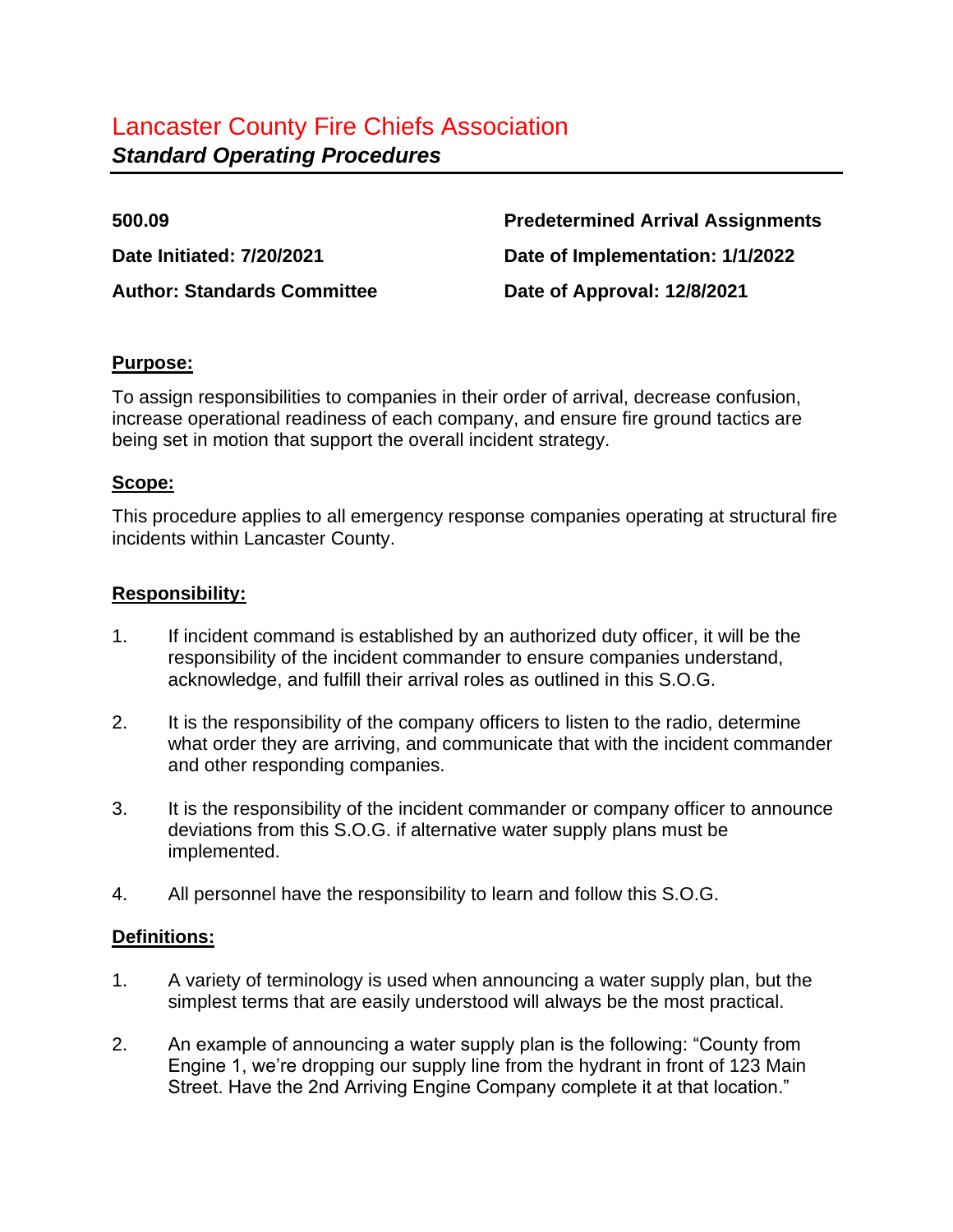- 3. Completing a water supply plan means that the 2nd and 4th due engine companies are hooking into and pumping the supply line as a redundancy in the event of a pump failure of the 1st or 3rd due engine companies. Additionally, this allow the 2nd and 4th due engine companies to boost pressure in the supply hose if long supply lines are laid.
- 4. Companies should use the terminology of split and reverse lays if anything other than a forward lay is being used in the initial water supply plan.

# **Guideline:**

## **1st Arriving Engine Company**

- Make provisions for primary water supply and announce the water supply plan for the second arriving company.
- Give an initial on-scene report and announce attack mode (if not already done).
- Position near the primary operational side of the structure ensuring to allow room for a truck company.
- OIC complete 360-degree size up a give a 360 report (if not already done).
- Crew advances primary attack line to fire floor (if in offensive mode).
- Driver/operator should make the connection to the FDC and supply the sprinkler/standpipe (if applicable).

## **2nd Arriving Engine Company**

- Ensure a continuous positive water source is established to the first arriving engine company.
- Ensure at least one lane of travel stays unobstructed for additional arriving units.
- Ensure the first line has been stretched, is in the correct location, and is in operation.
- Advance a secondary attack line to the next area of exposure priority.

## **3rd Arriving Engine Company**

- Make provisions for secondary water supply and announce the water supply plan for the fourth arriving engine.
- Position to the opposite side of the building from the first arriving engine (if applicable) ensuring to allow room for a truck company.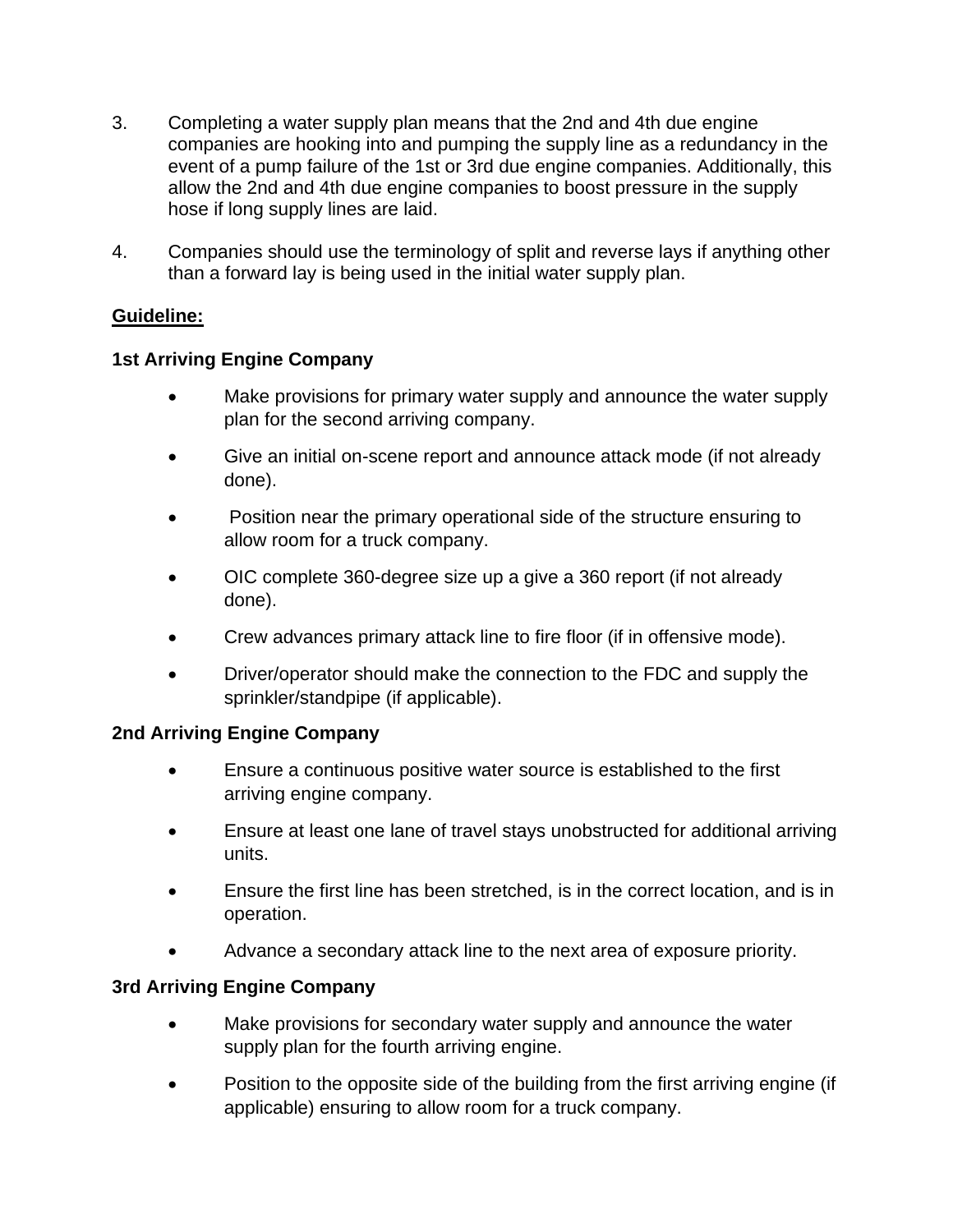- Crew to advance an attack line and RIT equipment to the primary operational area of the fire building and establish primary RIT until relieved by a later arriving unit.
- Ensure to carry out all the primary RIT tasks (ensuring egress points, bar removed, etc.).
- Once relived as RIT, crew reports to manpower staging.

# **4th Arriving Engine Company**

- Ensure a continuous positive water source is established to the third arriving engine.
- Ensure at least one lane of travel stays unobstructed for additional arriving units.
- Crew to advance an attack line from the third arriving engine to the next area of exposure priority from an alternative entrance point from the first two attack lines.

# **1st Arriving Special Service (Truck or Rescue)**

- Primary exterior area of responsibility will be side Alpha and Bravo.
- Inside team responsible for forcible entry, search closest to the fire area, coordinated ventilation for the engine companies, overhaul.
- Outside team to throw ground ladders to sides Alpha and Bravo, performs another 360 looking for victims at windows, VES if needed, coordinated horizontal or vertical ventilation, PPV or NPV as required.

# **2nd Arriving Special Service (Truck or Rescue)**

- Primary exterior area of responsibility will be side Charlie and Delta.
- Inside team responsible for forcible entry, search the floor above, then the floor below, the fire area, coordinated ventilation for the engine companies, overhaul.
- Outside team to throw ladders to sides Charlie and Delta, performs another 360 looking for victims at windows, VES if needed, coordinated horizontal or vertical ventilation, PPV or NPV as required.

# **3rd Arriving Special Service (Truck or Rescue)**

• Complete an assigned task, as needed. If no assignment is given, begin a manpower staging pool.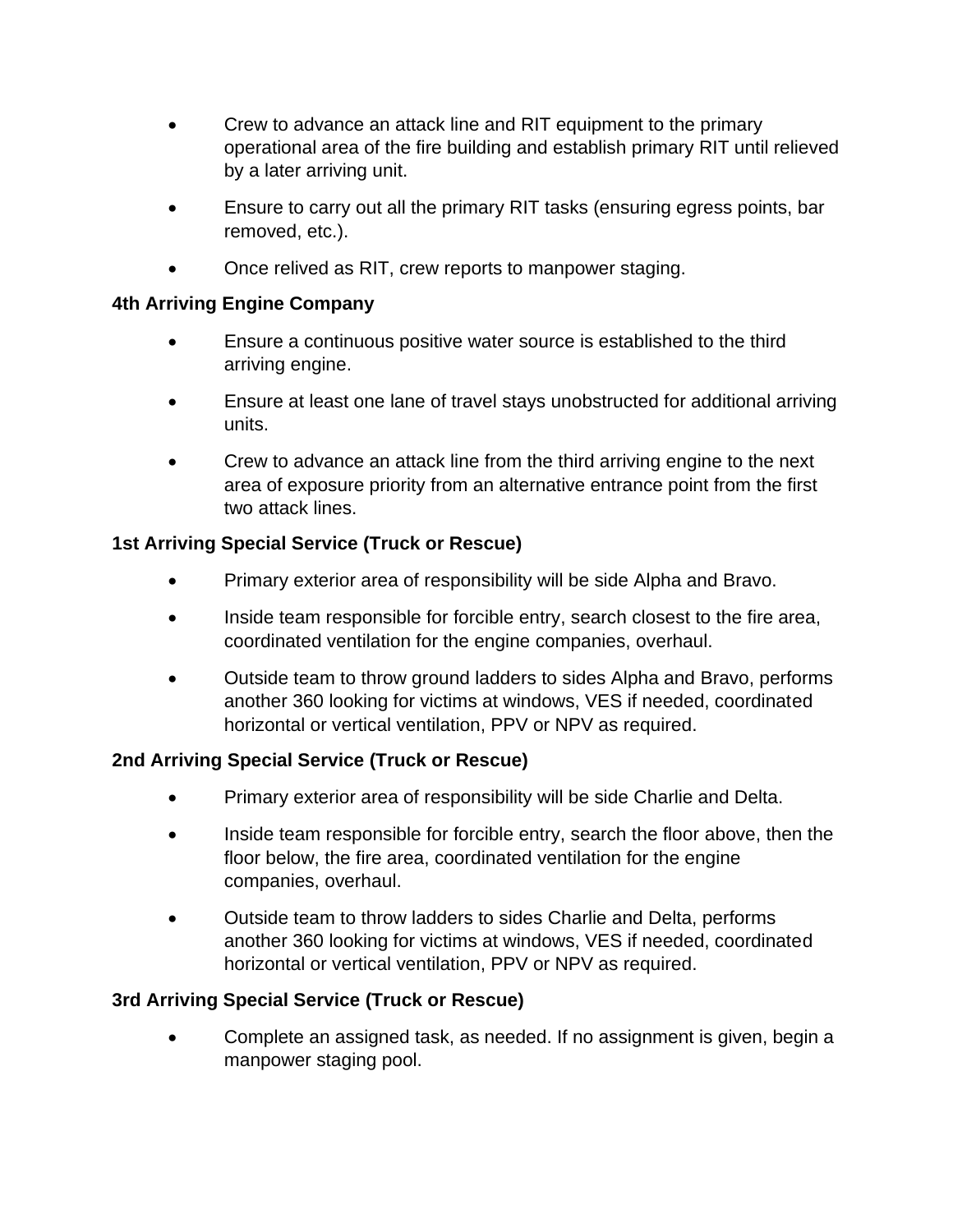# **Arriving Tankers**

- Establish rural water supply to scene (if not needed to function as an engine company).
- If not needed in establishment of primary and secondary water source, join in tanker shuttle operation.
- If available interior qualified personnel are on board, have them report to manpower staging.

#### **EMS**

- Position in area that does not block fire apparatus but allows for rapid egress from scene.
- Crew report to fire building with all needed equipment for treatment/rehab.

## **Additional Arriving Apparatus**

- Apparatus should park out of the way to not impede operations.
- Available manpower with ID tags & equipment should report to manpower staging.
- Check in with Accountability.
- Additional Chief Officers who are not needed to fulfill incident management roles to remain with crew – report to OIC for assignment.
- No company should self-deploy/freelance.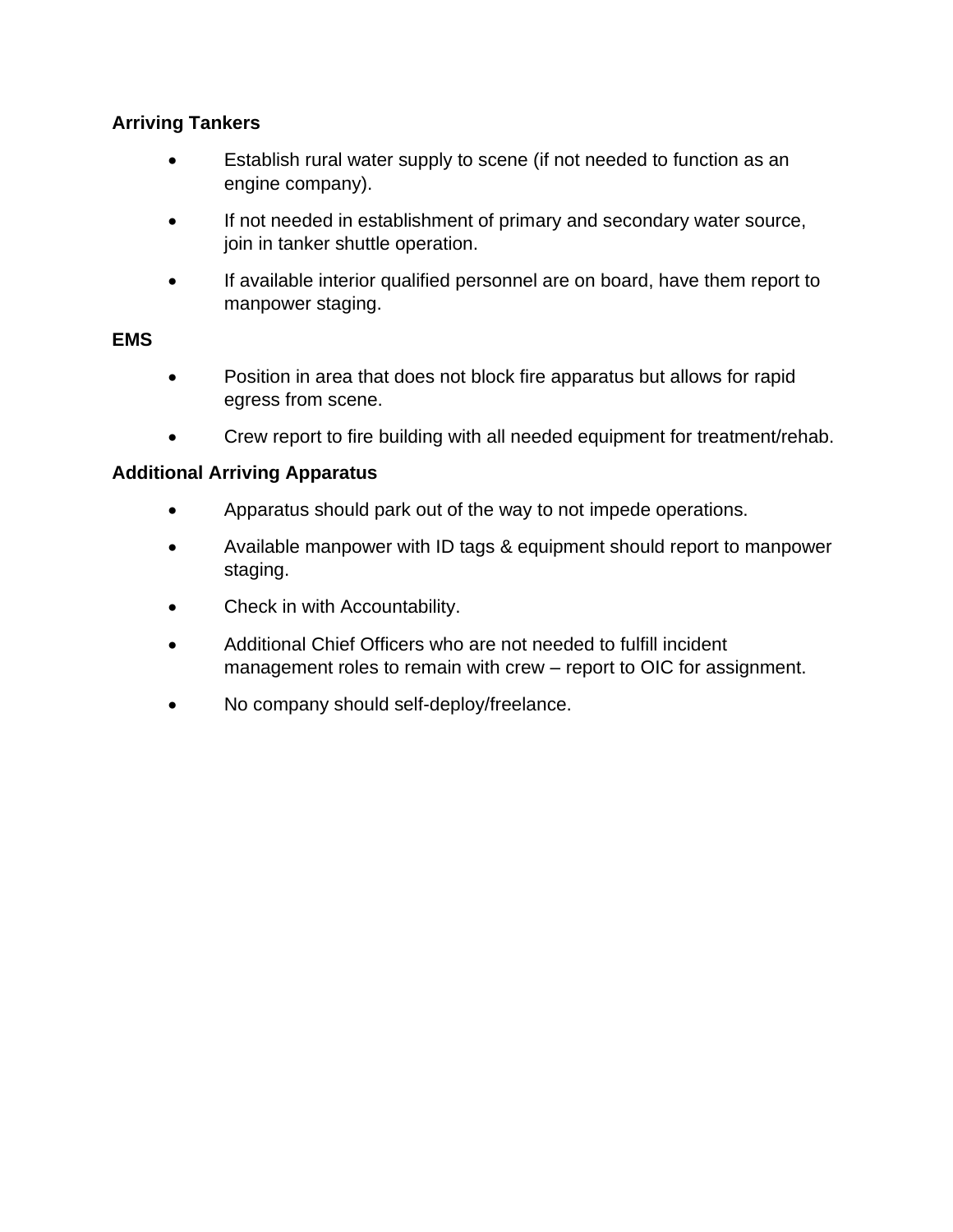Lancaster County, PA Predetermined Arrival Guideline<br>No incoming orders should be requested. Command will advise units of any deviation from the response plan.

| <b>1st Arriving Engine</b>                                                                                                                                                                                                                               | 2nd Arriving Engine                                                                                                                                                                                                                                                                                                                                                             | <b>3rd Arriving Engine</b>                                                                                                                                                                                                                                                                                                                                                                                                                                                                                             | <b>4th Arriving Engine</b>                                                                                                                                                                                                                                                                                                                                                          |
|----------------------------------------------------------------------------------------------------------------------------------------------------------------------------------------------------------------------------------------------------------|---------------------------------------------------------------------------------------------------------------------------------------------------------------------------------------------------------------------------------------------------------------------------------------------------------------------------------------------------------------------------------|------------------------------------------------------------------------------------------------------------------------------------------------------------------------------------------------------------------------------------------------------------------------------------------------------------------------------------------------------------------------------------------------------------------------------------------------------------------------------------------------------------------------|-------------------------------------------------------------------------------------------------------------------------------------------------------------------------------------------------------------------------------------------------------------------------------------------------------------------------------------------------------------------------------------|
| Make provisions for primary wa-<br>ter supply and announce the water<br>supply plan for the second arriving<br>engine.<br>Give an initial on-scene report<br>and announce mode of attack (if not<br>already done).<br>• Position near the primary opera- | Ensure a continuous positive wa-<br>ter source is established to the first<br>arriving engine.<br>Ensure at least one lane of travel<br>stays unobstructed for additional ar-<br>riving units.<br>Ensure the first line has been<br>stretched, is in the correct location,<br>and is in operation.<br>Advance a secondary attack line<br>to the next area of exposure priority. | Make provisions for secondary<br>۰<br>water supply and announce the water<br>supply plan for the fourth arriving<br>engine.<br>Position to the opposite side of<br>٠<br>the building from the first arriving<br>engine (if applicable) ensuring to al-<br>low room for a truck company.<br>Crew to advance an attack line<br>٠<br>and RIT equipment to the entry point<br>closest to the primary operational<br>area of the fire building and establish<br>the primary RIT until relieved by a<br>later arriving unit. | Ensure a continuous positive wa-<br>ter source is established to the third<br>arriving engine.<br>Ensure at least one lane of travel<br>stays unobstructed for additional ar-<br>riving units.<br>Crew to advance an attack line<br>from the third arriving engine to the<br>next area of exposure priority from<br>an alternate entrance point from the<br>first two attack lines. |
| tional side of the structure ensuring<br>to allow room for a truck company.<br>OIC complete 360 degree size up<br>and give a 360 report (if not already<br>done).<br>Crew advances primary attack                                                        |                                                                                                                                                                                                                                                                                                                                                                                 |                                                                                                                                                                                                                                                                                                                                                                                                                                                                                                                        |                                                                                                                                                                                                                                                                                                                                                                                     |
| line to fire floor (if in offensive mode).<br>Engine driver should make the<br>connection to the FDC and supply the                                                                                                                                      |                                                                                                                                                                                                                                                                                                                                                                                 | Ensure to carry out all the prima-<br>۰<br>ry RIT tasks (ensuring egress points,<br>bars removed, etc).<br>Once relieved as RIT, crew re-<br>۰<br>ports to manpower staging.                                                                                                                                                                                                                                                                                                                                           |                                                                                                                                                                                                                                                                                                                                                                                     |
| sprinkler/standpipe (if applicable).                                                                                                                                                                                                                     |                                                                                                                                                                                                                                                                                                                                                                                 |                                                                                                                                                                                                                                                                                                                                                                                                                                                                                                                        |                                                                                                                                                                                                                                                                                                                                                                                     |